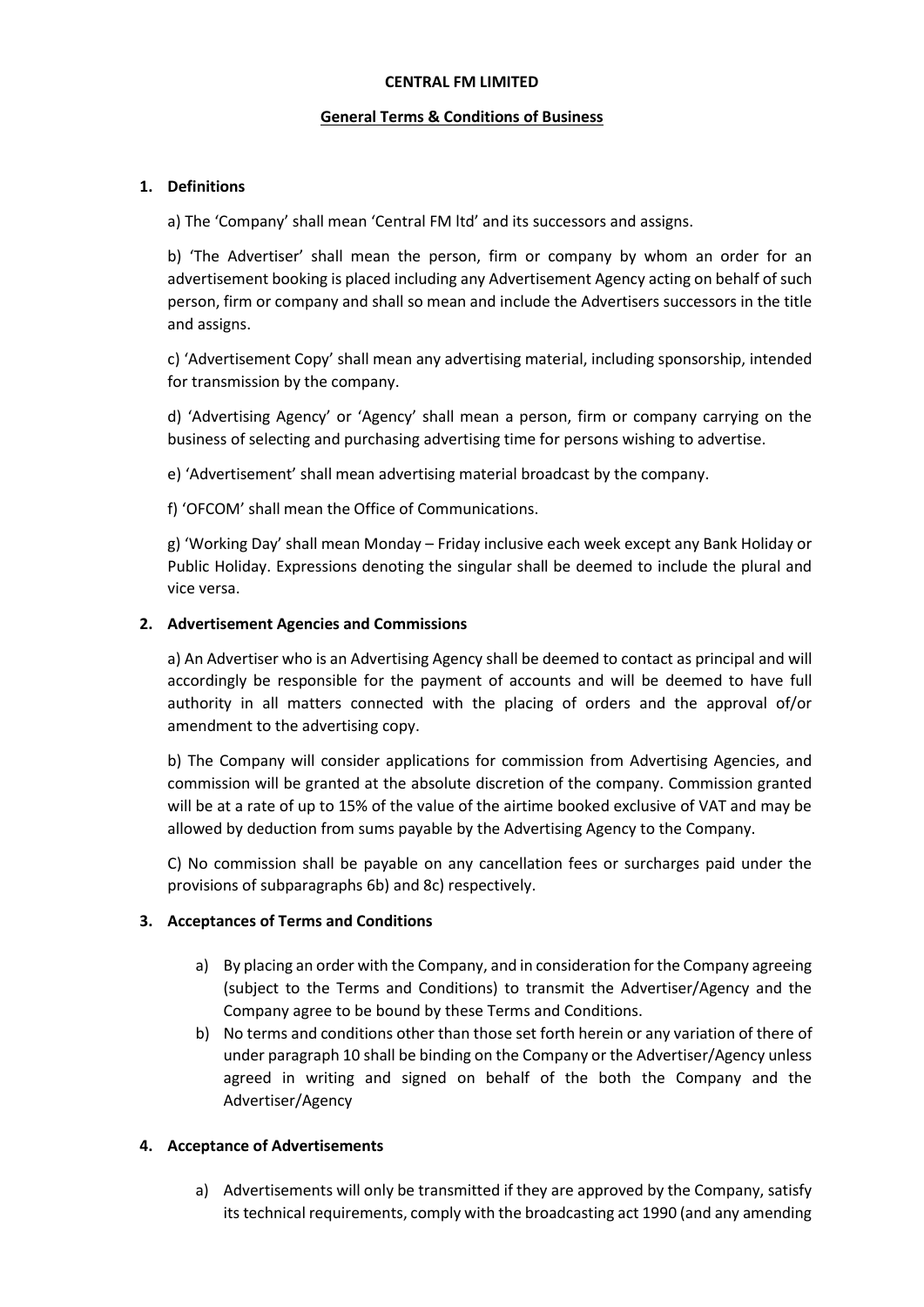or superseding enactment), the Code of Advertising Standards and Practice Programme Sponsorship issued by OFCOM, and any and all laws and codes applicable from time to time.

- b) Advertisement Copy, excluding sponsorship material, must be submitted for advance clearance to an organisation or person approved by OFCOM, eg the Radio Advertising Clearance Centre before submission to the Company. Sponsorship material must be agreed in advance by the Company before submission of Advertisement Copy including such material.
- c) Advance approval of Advertisement Copy shall not in any way prejudice the Company's right to reject Advertisements as provided below:
- d) Advertisement Copy must be delivered to the Company not less than five clear Working Days before the date of the intended transmission. In exceptional cases the Company will endeavour to accept Advertisement Copy delivered less than five Working Days before the date of transmission. In such cases the Company is not obliged to notify the Advertiser/Agency if it decides that the Advertisement Copy is unsuitable and, in that case, the Advertiser/Agency shall at the discretion of the Company be liable to pay in full for the Advertising time booked whether or not any advertisement is in fact transmitted. Advertisement Copy or changes in transmission instructions submitted and accepted at the absolute discretion of the Company less than three clear Working Days before the intended transmission date shall be at the discretion of the Company be subject to a surcharge of £50.00 per Advertisement Copy.
- e) If the company in its sole discretion decides that the Advertisement Copy is not acceptable in any respect the Company shall notify the Advertiser/Agency who must apply alternative copy as soon as possible and, in any case, not less than five clear Working Days prior to the intended transmission date. Alternative Copy, if accepted at shorter notice shall be at the discretion of the Company and be subject to a surcharge of £50.00 per Advertisement Copy. Should alternative copy not be supplied or not accepted within five Working Days prior to the intended transmission date, the Company shall be entitled to be paid by the Advertiser/Agency in full for the advertising time booked. In addition, the Company at its discretion can repeat Advertisement Copy previously submitted by the Advertiser/Agency and transmitted or deem the Advertiser/Agency to have requested the Company to cancel the booking and charge the appropriate cancellation fee as set out in paragraph 6.
- f) The provisions of subparagraphs d) and e) above shall be without prejudice to any special arrangements for bookings made at shorter notice
- g) The Company shall not be held responsible for any additions to, changes in, or deletions from any advertisement by OFCOM, or for the withholding or withdrawal of approval of any advertisement by OFCOM, or for any costs or consequential loss resulting from any such action of OFCOM.
- h) Notwithstanding the provisions of subparagraphs d) and e) the Company reserves the right, in its absolute discretion and without incurring any further liability, to decline to transmit any Advertisement without giving reason in writing for so declining but the advertiser/Agency shall not be liable to pay for any Advertisement which the Company declines to transmit.
- i) Notwithstanding the provisions of any of the subparagraphs of this paragraph 4, the Company reserves the right in its absolute discretion to add to, delete or otherwise change the Advertisement Copy or to do any act or thing in respect of the transmission of any Advertisement or part thereof which is found to contain unsuitable Advertisement Copy and the Company shall not thereby incur any liability to the Advertiser/Agency who shall have no claim whatsoever for damages or otherwise in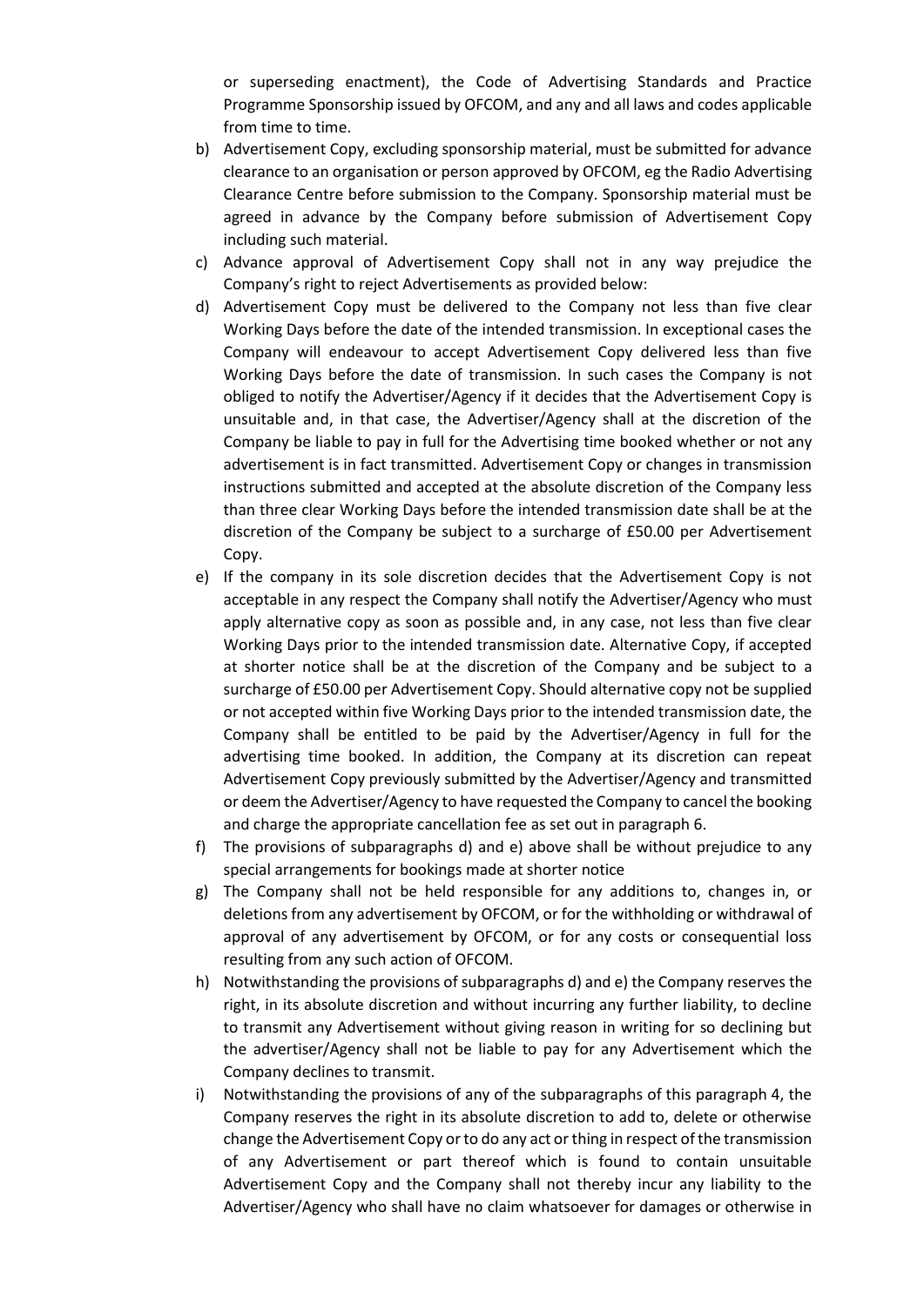respect to such Advertisement but the Advertiser/Agency shall remain liable to the company for the charges payable for such Advertisements.

- j) The Company reserves the right to restrict or refuse any repeat transmission of the same advertisement.
- k) Subject to the provisions of paragraph 10, all bookings are accepted on the understanding that will be paid for at the rates in force at the date of transmission.
- l) The Company reserves the right at its absolute discretion to refuse Advertisements advertising more than one product.
- m) The Company will use its best endeavours to adhere to advertisement rotation instructions but shall not be liable for any failure to comply with those instructions.

# **5. Dates/Time of Transmission**

- a) The Company does not guarantee that the scheduled times and/or dates of transmission will be adhered to, but if for any reason whatsoever any advertisement is:
	- i) Not transmitted during the period arranged (subject to paragraph 5b);
	- ii) Not transmitted at all; or
	- iii) Transmitted so that material part thereof omitted; or
	- iv) Transmitted containing a material error made by the Company.

the Company will reinstate the broadcast at the earliest possible moment on condition that the Advertiser/Agency shall have no claim against the Company and/or OFCOM in respect of non-broadcast or for any expense or damage whatsoever incurred as a result thereof. The Company shall not be entitled to make additional charge to the Advertiser/Agency but shall be entitled to be paid by the Advertiser/Agency any agreed fees and such expenses that the Company has incurred in respect of any facilities arranged or provided.

b) Advertisements transmitted within ten minutes of the segment body booked may in circumstances which in the Company's opinion are exceptional, be treated as having been broadcast within the segment.

c) In the event of the Company's activities being restricted, curtailed or prevented by any law or any other act beyond the Company's control, the Company may at any time, notwithstanding anything herein before contained, forthwith determine any contract without prejudice to the Company's right to be paid by the Advertiser/Agency any monies due or owing by the Advertiser/Agency to the Company at the time of such determination.

d) If for whatever reason the Company fails to broadcast an Advertisement on one or more frequencies then the Company shall compensate the Advertiser/Agency in such a manner as the Company deems reasonable.

### **6. Cancellations**

a) Subject to the provisions of Paragraph 10, any booking may be cancelled by either side without incurring liability provided that the notice in writing is received by the Company or Advertiser/Agency as the case may be, not less than 28 days before the scheduled transmission date. If the cancellation is made by the Advertiser the campaign shall be charged at the rate appropriate to the number of advertisements actually broadcast before such cancellation becomes effective. In addition, the Company reserves right not to broadcast orders placed by an Advertiser whose account is overdue.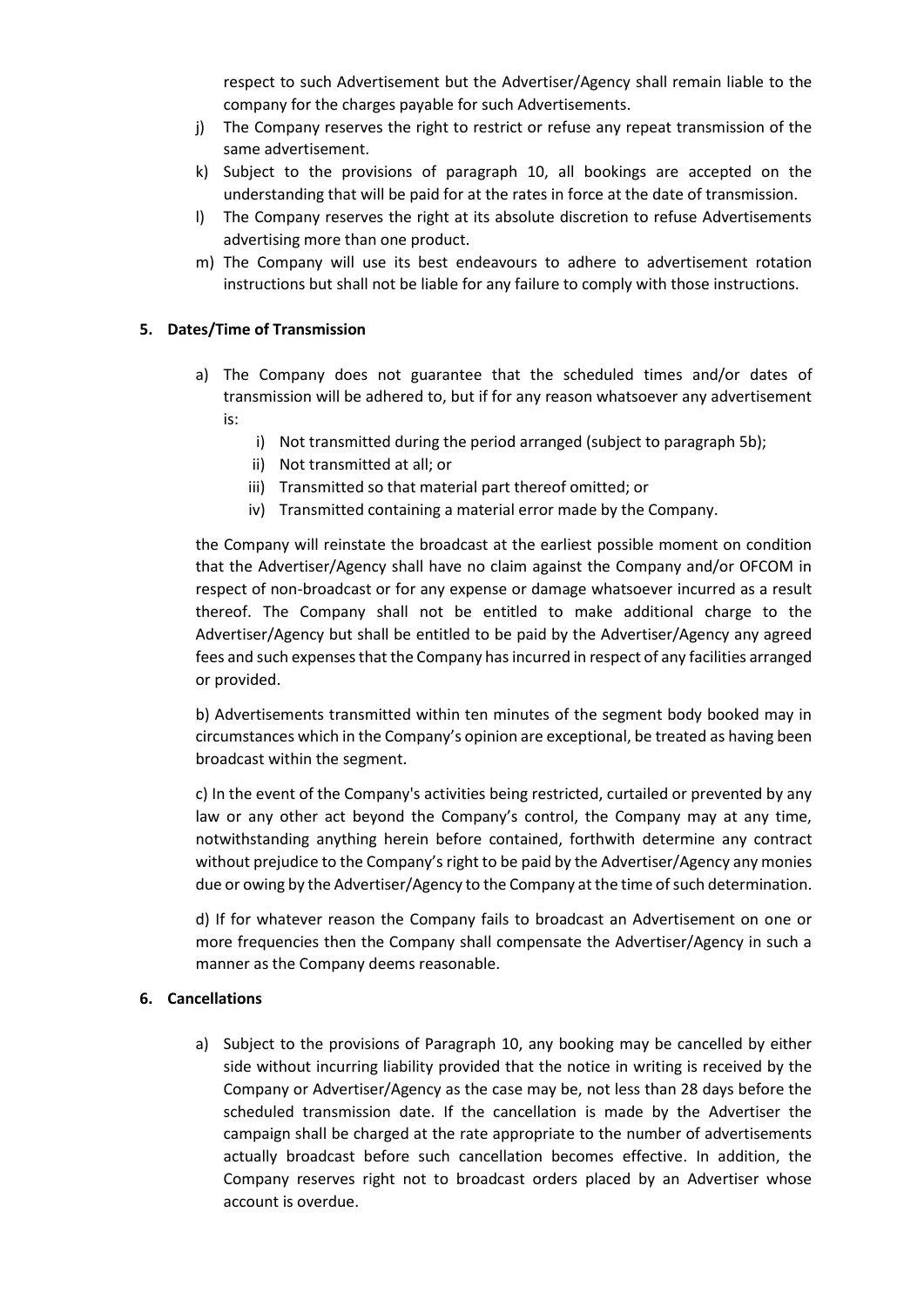- b) Cancellations made by the advertiser must be done so in writing and should be delivered to the company through the postal system vie recorded delivery. In the interest of both parties this will be the only acceptable method of communication for any cancellation and no other forms of communication will be accepted.
- c) Campaigns can be cancelled with a minimum of 28 days notice. However Central FM reserve the right to cancel an advertisers campaign due to non payment and will pursue the right to reclaim any discounts given through our legal recovery team. This could result in extra costs being added.

# **7. Materials and Property Liability**

While every care will be taken in respect of recordings, scripts or other material, the Company will not be liable for any loss or damage thereof or for any delay thereof in any circumstances.

# **8. Accounts**

- a) Accounts payable by an advertising agency recognized by the Company, or any other approved credit customer of the Company shall be paid within 30 days of the date of the invoice.
- b) The Company shall consider applications for credit from and Advertiser/Agency who, in the opinion of the Company, are creditworthy and will be granted at the absolute discretion of the Company.
- c) Subject to the provision of condition 8d) all other accounts shall normally be paid not later than 15 days following the month of service and in default of such payment the Company will refuse the provision of any future services.
- d) In the event of a new Advertiser the Company shall collect payment no later than 7 clear Working Days before the commencement of service, and in default of such payment the Company shall be entitled to refuse provision of any future services.
- e) In the event of any Advertiser/Agency not paying an account by the due date, the Company reserves the right without prejudice to all its other rights not to accept further bookings from the Advertiser/Agency.
- f) The Company reserves the right to exercise our statutory right to claim Interest and compensation for debt recovery costs under the current late payment legislation if we are not paid according to our Terms and Conditions. Interest will be charged at a rate of 8% above the Bank of England Base Rate and Late Payment Compensation will be charged as detailed in the legislation at £40 for unpaid debt up to £999.99, £70 for unpaid debt up to £9999.99 and £100 for unpaid debt £10,000 and over.
- g) In addition to these rights the Company also reserves the right to instruct a solicitor, debt collection, agent or other third parties to endeavour to collect unpaid debts, the Company reserves the right to recover any third-party costs incurred in the recovery of said debt.
- h) The existence of a query on an individual item in an account will only affect the due date of that individual item.
- i) All payments of accounts for advertising time placed with the Company shall be made in full and shall not be open to the Advertiser/Agency to claim any rights of set off or to make any counterclaim in any proceedings brought by the company in respect thereof.
- j) The Rates quoted in the Company's rate cards are exclusive of VAT and will be subject to VAT at the appropriate rate at the date of transmission.

# **9. Warranties and Indemnity**

The Advertiser/Agency warrants and undertakes that: